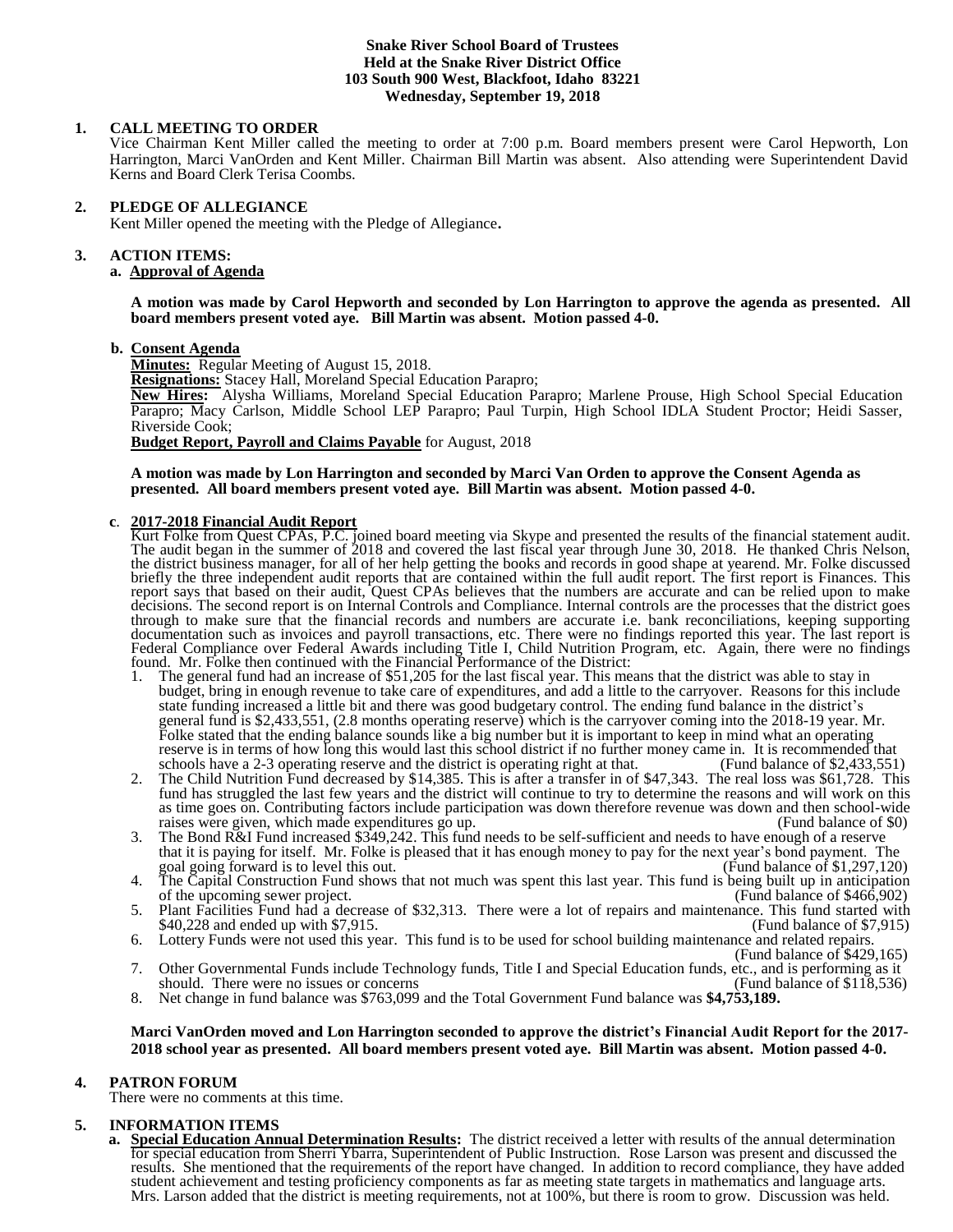**b. High School Parking Fee Discussion:** Assistant Principal Rich Dunn and Resource Officer Drew Lusk were present and proposed increasing the high school parking fee from \$2 for a 4-year period to \$5 per year. The parking lot fee is used to pay for parking lot maintenance including upkeep of the parking lot, including but not limited to repainting, numbering, signs, and crack repair. A fee hearing will be held at the October board meeting and will be advertised in the newspaper two weeks prior.

# **6. ACTION ITEMS**

**a. Trip Requests:** Ray Carter, High School Principal, presented the 2018-2019 overnight and out-of-state trips. All trips that are overnight, outside of Districts IV, V, & VI, out of state, or beyond 250 miles one-way must be approved by the School Board in the September Board meeting. A list of these trips is included. IHSAA sponsored state tournaments and other season competitions are considered regular trips. Students must qualify for most of these trips.

**Marci VanOrden moved and Carol Hepworth seconded to approve the High School's regular, out-of-state, and overnight trips, and out of state trips beyond 250 miles for the 2018-2019 school year, as presented. All board members present voted aye. Bill Martin was absent. Motion passed 4-0.**

**b. Supplemental Contract Approval:** A list of extra-curricular and special assignment contracts is attached. These are contracts given to personnel who take on special assignments or do extra-curricular activities. Discussion held.

**A motion was made by Carol Hepworth and Lon Harrington seconded to approve the supplementary (extracurricular or special assignment) contracts for the 2018-2019 school year as presented. All board members present voted aye. Bill Martin was absent. Motion passed 4-0.**

**c. Continuous Improvement Plan:** The Continuous Improvement Plan committee has met and Superintendent Kerns presented and summarized the final copy of the CIP to the board. After approval from the board, the CIP will be submitted to the State Board of Education. Superintendent discussed the new mission statement, which is Learning Together Every Day. The new vision statement is "Snake River School District is a collaborative learning community that cultivates an<br>empowering 21<sup>st</sup> century education." The College and Career Advising and Mentoring Plan and the Early were included into the CIP. Measurements were discussed. Superintendent Kerns discussed that the district needs to meet or exceed state benchmarks of 5%, which we are doing. The board thanked the committee and Superintendent Kerns.

**Carol Hepworth moved and Lon Harrington seconded to approve the Continuous Improvement Plan for the 2018- 2019 school year as presented. All board members present voted aye. Bill Martin was absent. Motion passed 4-0.**

**d. Declare an Area of Need Exists: Special Education Teacher (Renewal):** Middle School Special Education Teacher, Dana Romriell, is requesting to extend her alternate authorization into this next year (second year) to finish her testing.

**A motion was made by Lon Harrington and seconded by Marci VanOrden to declare that an area of need exists for a middle school special education teacher and to approve the request for an Alternative Authorization for Dana Romriell. All board members present voted aye. Bill Martin was absent. Motion passed 4-0.** 

# **7. INFORMATION ITEMS**

**a. Rockford Water Rights/High School Boiler:** Superintendent Kerns updated the board about the opportunity the district has of purchasing water rights for Rockford so we no longer will need to rent. There are six acres. He also discussed the need to replace the high school boiler. The previous boiler shut down and the high school is without heat. The district has purchased a new boiler that will be installed during harvest.

# **b. Upcoming Events:**

- 1. Region V Fall Meeting is tomorrow, September 20, 2018 at 5:30 p.m. at the Pocatello Perkins Restaurant
- 2. Harvest Break: September 21 through October 7, 2018 (Students return October 8)
- 3. The Evie Clair Concert will be October 6, 2018 at 7:30 p.m. presented by the Fine Arts Association
- 4. Next Teacher Inservice is October 12, 2018. The board is invited to attend
- 5. Next Board Meeting will be October 17, 2018 at the District Office at 7 p.m.
- 6. The SREF is hosting the Halloween Carnival on October 20, 2018 at SRHS followed by the Seussical Musical
- 7. ISBA Annual Convention is November 14-16, 2018

#### **8. ACTION ITEMS—POLICY READINGS SECOND READINGS:**

**Policy 7580 "Information on Past Job Performance"** This policy is updated to reflect the legal reference to the records which are exempt from disclosure (Idaho Code 74-106) updated legal references to United States Code, Code of Federal Regulations, and Idaho Code. It also adds definitions related to drug-free workplaces. Discussion held. On both forms, in the box on the bottom, "Pursuant to Idaho Code 33-1210" was added. No further changes were made.

**Policy 8445, "Exclusion for Communicable Diseases"** This policy is updated to clarify the group of students with a communicable disease who may be excluded from school by the board of trustees. Discussion held. No further changes made.

**Lon Harrington moved and Carol Hepworth seconded to approve the second readings of Policy 7580, "Information on Past Job Performance" and Policy 8445, "Exclusion for Communicable Diseases." All board members present voted aye. Bill Martin was absent. Motion passed 4-0.**